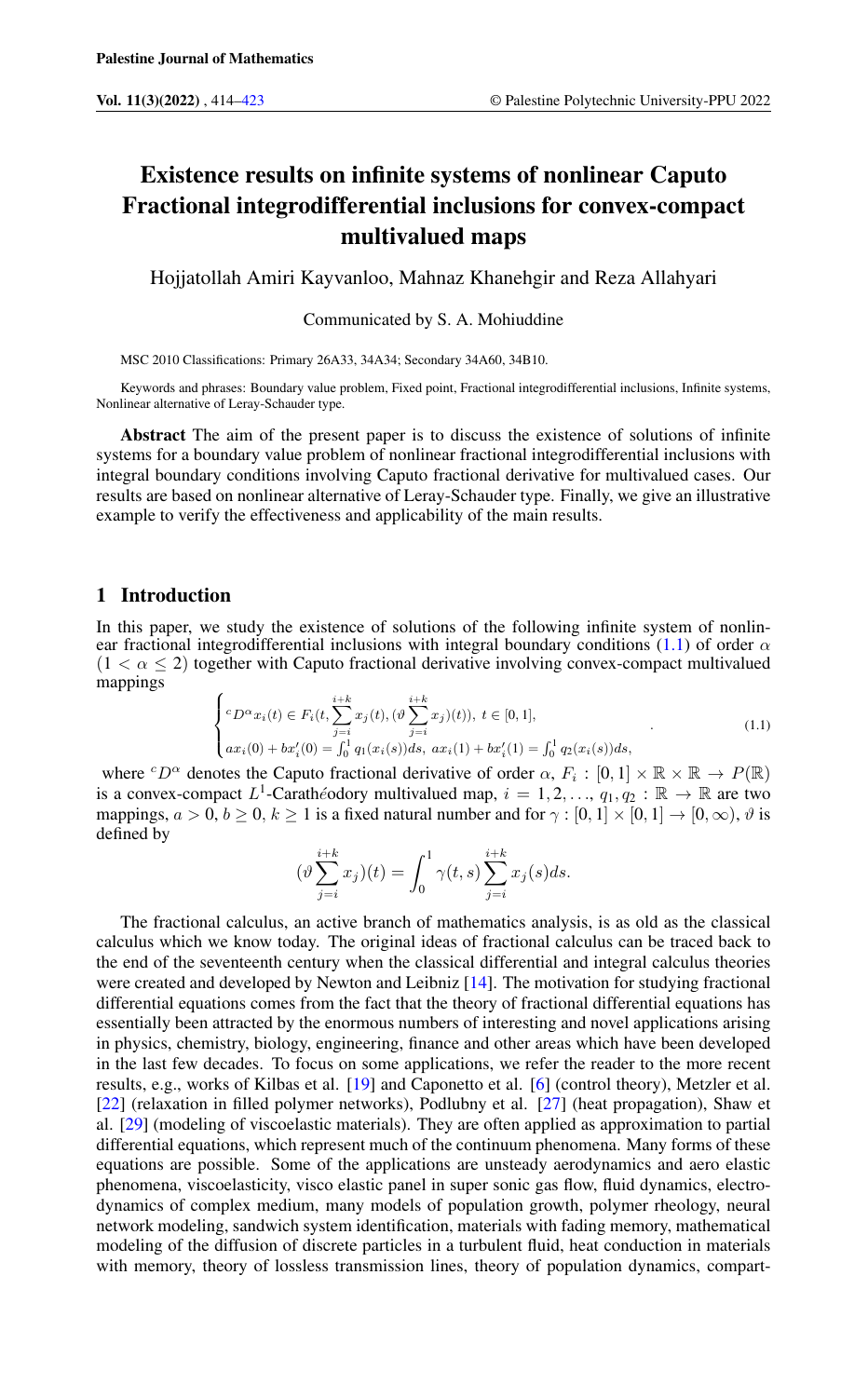mental systems, nuclear reactors, and mathematical modeling of a hereditary phenomena. For details, see [\[3,](#page-8-6) [23,](#page-8-7) [26,](#page-8-8) [28\]](#page-9-1) and the references therein.

Boundary value problems of fractional-order differential equations and inclusions supplemented with several kinds of conditions such as classical, nonlocal, multipoint, periodic/antiperiodic, fractional-order, and integral boundary conditions have extensively been investigated by many researchers. In particular, the study of nonlocal boundary value problems finds interesting applications in physical and chemical processes, where the classical initial/boundary conditions fail to describe some peculiar phenomena occurring inside the domain. Integral boundary conditions have various applications in applied fields such as blood flow problems, chemical engineering, thermoelasticity, underground water flow, and so forth.

Fixed point theory for multivalued mappings is an important topic of multivalued analysis and finds several applications to differential and integral inclusions, control theory and optimization. The multivalued analogue of the Schauder fixed point theorem due to Himmelberg [\[18\]](#page-8-9) is useful for proving the existence theorems for such problems in the multivalued analysis. Several well-known fixed point theorems for single-valued mappings such as those of Banach and Schauder have been extended to multivalued mappings in Banach spaces; see, for example, the monographs of Gorniewicz et al. [\[4,](#page-8-10) [15\]](#page-8-11). Over the last decades, a lot of researches has been devoted to the study of the existence of common fixed points for pairs of single-valued and multivalued mappings in ordered Banach spaces [\[11,](#page-8-12) [12,](#page-8-13) [13,](#page-8-14) [20\]](#page-8-15).

Infinite systems of differential equations find numerous applications in describing of several real world problems, e.g. neural nets, branching processes, dissociation of polymers and a lot of others. Recently several existence results have been studied with the help of fixed point theory, see [\[7,](#page-8-16) [8,](#page-8-17) [9,](#page-8-18) [17,](#page-8-19) [24,](#page-8-20) [25,](#page-8-21) [30\]](#page-9-2) etc.

The paper is organized as follows. Section 2 contains some related preliminary materials from fractional calculus and multivalued analysis. In Section 3, we prove the existence result for convex-compact multivalued maps involved in the problem  $(1.1)$  by applying nonlinear alternative of Lerray-Schauder type. Finally, we give an example illustrating the obtained result.

#### 2 Preliminaries

Let us recall some essential definitions and auxiliary facts in fractional calculus and multivalued maps which play a key role in the forthcoming analysis. For more details, we refer to [\[10,](#page-8-22) [15,](#page-8-11) [19,](#page-8-2) [26\]](#page-8-8).

**Definition 2.1.** ([\[19,](#page-8-2) [26\]](#page-8-8)). The fractional derivative of order  $\alpha$  for a continuously differentiable function  $f : [0, \infty) \to \mathbb{R}$  in the sense of Caputo is defined as

$$
{}^{c}D^{\alpha}f(t) = \frac{1}{\Gamma(n-\alpha)} \int_0^t \frac{f^{(n)}(s)}{(t-s)^{\alpha-n+1}} ds, \quad \alpha > 0,
$$

where  $\Gamma$  is the gamma function defined by  $\Gamma(r) = \int_0^\infty t^{r-1} e^{-t} dt$  and  $n = [\alpha] + 1$  ( $[\alpha]$  denotes the integer part of the real number  $\alpha$ ).

**Lemma 2.2.** *([\[1\]](#page-8-23)). For any*  $f \in C([0,1] \times \mathbb{R} \times \mathbb{R}, \mathbb{R})$ *,*  $q_1, q_2 \in C([0,1], \mathbb{R})$ *, the unique solution of the boundary value problem*

$$
\begin{cases}\nc_{D^{\alpha}x}(t) = f(t, x(t), (\vartheta x)(t)), \ t \in [0, 1], \ (1 < \alpha \le 2), \\
ax(0) + bx'(0) = \int_0^1 q_1(x(s))ds, \ ax(1) + bx'(1) = \int_0^1 q_2(x(s))ds,\n\end{cases}
$$

*is given by*

$$
x(t) = \int_0^t \left( \frac{a(t-s)^{\alpha-1} + (b-at)(1-s)^{\alpha-1}}{a\Gamma(\alpha)} + \frac{b(b-at)(1-s)^{\alpha-2}}{a^2\Gamma(\alpha-1)} \right) f(s, x(s), (\vartheta x)(s)) ds + \int_t^1 \left( \frac{(b-at)(1-s)^{\alpha-1}}{a\Gamma(\alpha)} + \frac{b(b-at)(1-s)^{\alpha-2}}{a^2\Gamma(\alpha-1)} \right) f(s, x(s), (\vartheta x)(s)) ds + \frac{1}{a^2} \left( (a(1-t)+b) \int_0^1 q_1(x(s)) ds + (b+at) \int_0^1 q_2(x(s)) ds \right),
$$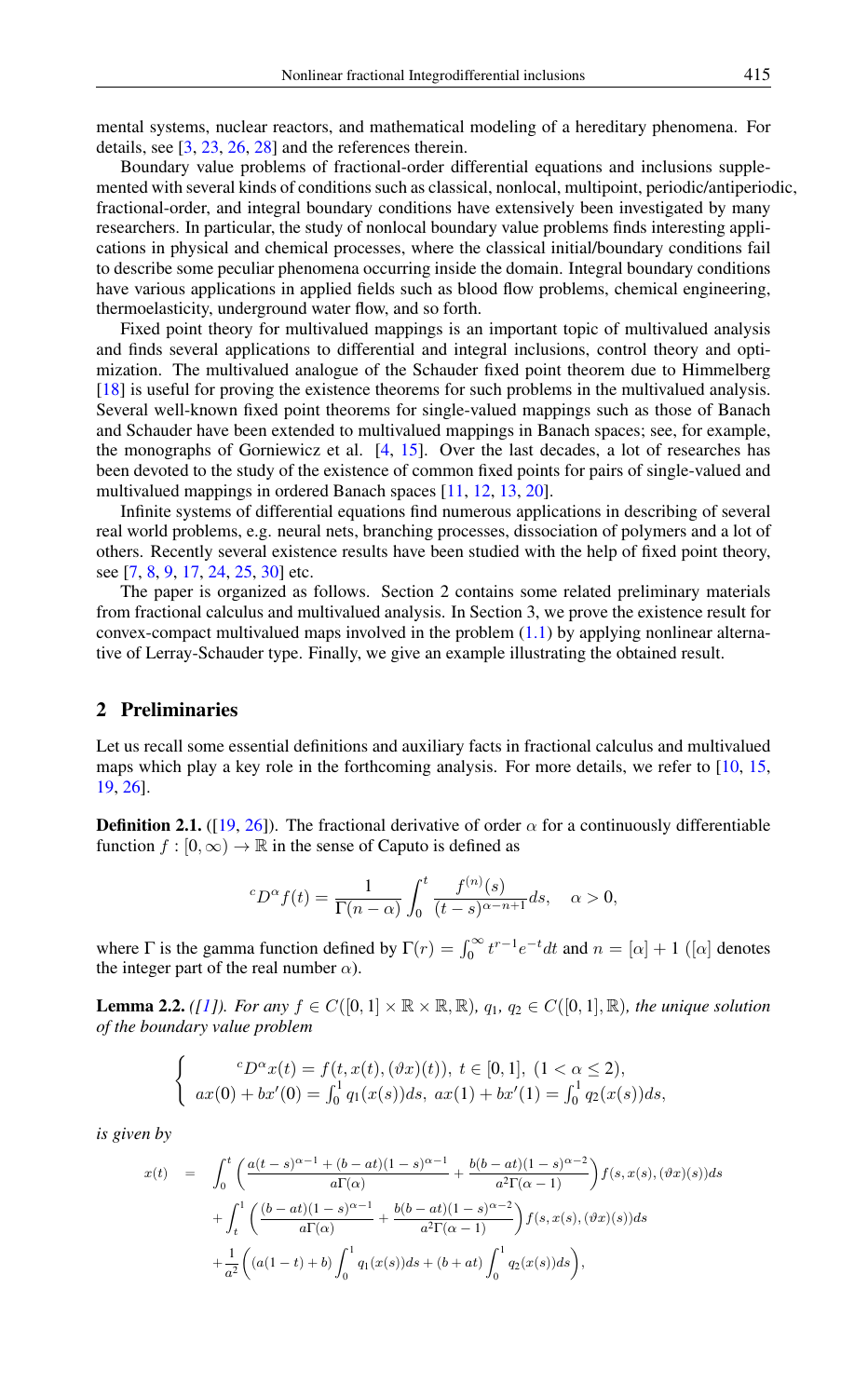*where*  $a > 0$ ,  $b \ge 0$ ,  $\gamma : [0, 1] \times [0, 1] \rightarrow [0, \infty)$  *and*  $\vartheta$  *is defined by* 

$$
(\vartheta x)(t) = \int_0^t \gamma(t,s)x(s)ds.
$$

Throughout this paper, unless otherwise mentioned, let E be a Banach space and let  $P(E)$  or  $2<sup>E</sup>$  denote the class of all subsets of E. We denote the set

$$
P_k(E) = \{ A \subset E, A \text{ is nonempty and has a property } k \}.
$$

Here, k may be the property k = closed (in short cl), or  $k$  = compact (in short cp), or  $k$  = convex (in short cv), or k =bounded (in short bd) etc. Also,  $P_{cp,cv}(E)$  denotes the class of all compact and convex subsets of E.

A correspondence  $F: E \to P_k(E)$  is called a multivalued operator or multivalued mapping on E into E. The multivalued map F is convex (closed) valued if  $F(x)$  is convex (closed) for all  $x \in E$ . A point  $x \in E$  is called a fixed point of F if  $x \in Fx$ . F is bounded on bounded sets if  $F(B) = \int F(x)$  is bounded in E for any bounded set B of E (*i.e.*, sup  $\{ \sup \{ \|y\| : y \in$ x∈B x∈B

 $F(x)\}\}<\infty).$ A function  $H_d: P_k(E) \times P_k(E) \to \mathbb{R}_+$  defined by

$$
H_d(A, B) = \max \left\{ \sup_{a \in A} D(a, B), \sup_{b \in B} D(b, A) \right\}
$$

satisfies all the conditions of a metric on  $P_k(E)$  and is called a Hausdorff-Pompeiu metric on E, where  $D(a, B) = \inf\{\|a - b\| : b \in B\}$ . It is known that the hyperspace  $(P_{cl}(E), H_d)$  is a generalized metric space (see [\[5\]](#page-8-24)).

**Definition 2.3.** ([\[2\]](#page-8-25)). Let E be a separable Banach space, X be a nonempty subset of E, and  $F: X \to P_k(E)$  a multivalued map. We say that:

(1) F is upper semi-continuous (u.s.c) on X if for each  $x \in X$  the set  $Fx$  is a nonempty, closed subset of X and if, for each open subset U of X containing  $F(x)$ , there exists an open neighborhood V of x such that  $F(V) \subset U$ .

(2) F is said to be completely continuous if  $F(B)$  is relatively compact for every bounded set B of  $X$ .

(3) If F is upper semi-continuous, it is said to be condensing map if, for any subset  $B \subset X$  with  $\chi(B) \neq 0$ , we have

$$
\chi(F(B)) < \chi(B),
$$

where  $\chi$  denotes the Kuratowski measure of noncompactness.

Note that a completely continuous multivalued map is a condensing map. If  $F: E \to P_k(E)$  is a multivalued operator, then graph of the operator F is defined by

$$
Gr(F) = \{(x, y) \in E \times E \mid y \in Fx\}.
$$

It is known that if the multivalued map  $F$  is completely continuous with nonempty compact values, then F is upper semi-continuous if and only if F has a closed graph [\[2\]](#page-8-25) (*i.e.*,  $x_n \to x$  and  $y_n \to y$  s.t  $y_n \in F(x_n) \Rightarrow y \in F(x)$ ).

Let J be a compact real interval, and  $F: J \times \mathbb{R} \times \mathbb{R} \to P(\mathbb{R})$  be a multivalued map with nonempty and compact values. Assign to F the multivalued operator  $S_{F,\gamma}: C(J,\mathbb{R}) \to P(L^1(J,\mathbb{R}))$  by letting

$$
S_{F,\gamma}(y) = \left\{ f \in L^1(J,\mathbb{R}) : f(t) \in F(t,y(t),(\vartheta y)(t)) \text{ a.e. for each } t \in J \right\},\
$$

where  $\gamma : [0, 1] \times [0, 1] \to [0, \infty)$  is a mapping and  $\vartheta$  is defined by  $(\vartheta y)(t) = \int_0^1 \gamma(t, s)y(s)ds$ . The operator  $S_{F,\gamma}$  is called the Niemytzki operator associated with F.

**Definition 2.4.** ([\[10\]](#page-8-22)). A multivalued map  $F : [0, T] \times \mathbb{R} \times \mathbb{R} \to P(\mathbb{R})$  is said to be Carathéodory if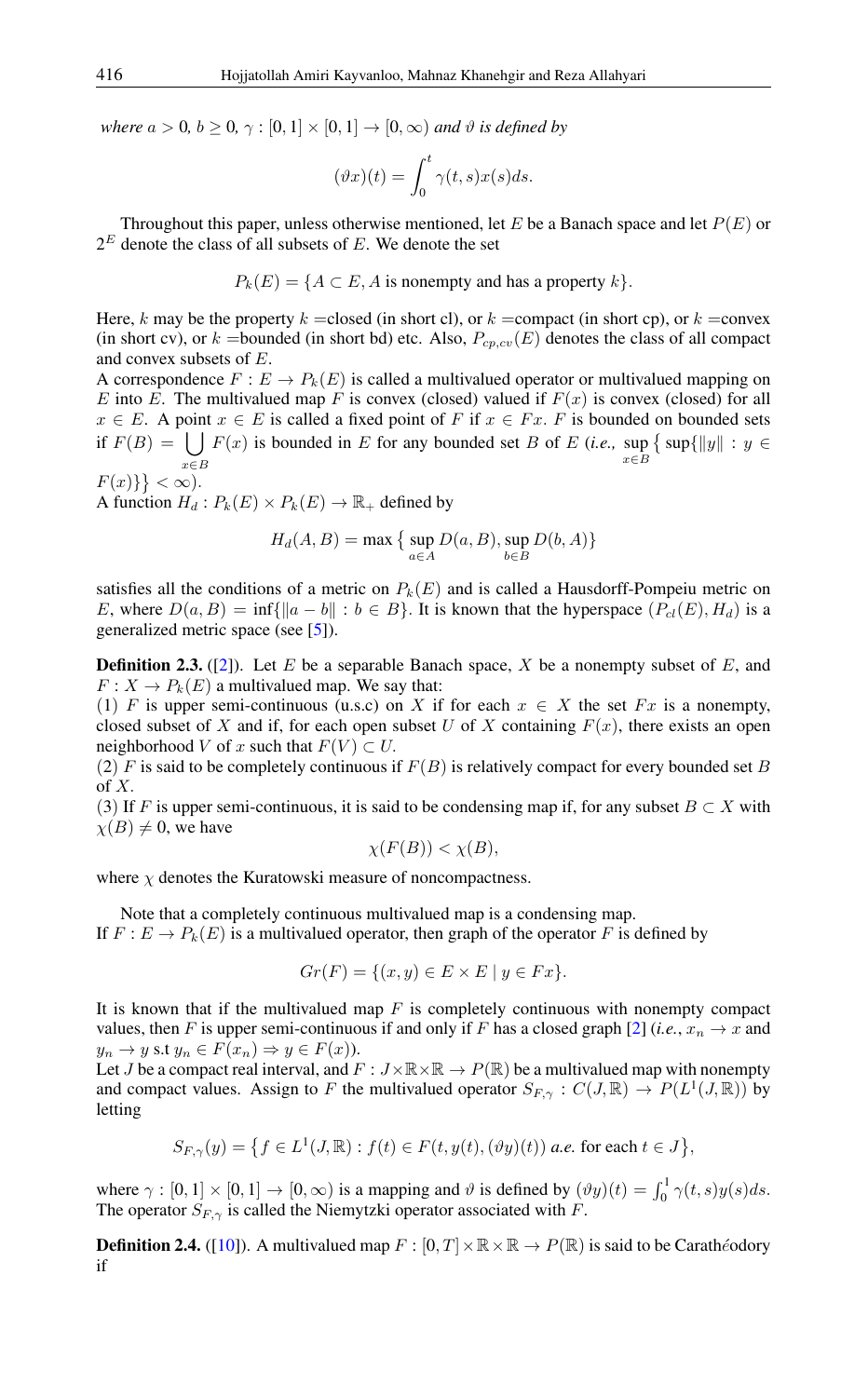(i)  $t \to F(t, x, y)$  is measurable for each  $x, y \in \mathbb{R}$ ;

 $(ii)$   $(x, y) \rightarrow F(t, x, y)$  is upper semi-continuous for almost all  $t \in [0, T]$ . Further a Carathéodory function F is called  $L^1$ -Carathéodory if

(*iii*) For each  $k > 0$ , there exists  $h_k \in L^1([0, T], \mathbb{R}_+)$  such that

$$
||F(t, x, y)|| = \sup\{|v|, v \in F(t, x, y)\} \le h_k(t)
$$

for all  $|x|, |y| \leq k$  and for *a.e.*  $t \in [0, T]$ .

**Definition 2.5.** If  $x_i \in C([0, 1], \mathbb{R})$   $(i = 1, 2, ...)$  with its Caputo derivative of order  $\alpha$   $(1 < \alpha \leq$ 2), existing on [0, 1] then  $x = (x_i)$  is a solution of the problem [\(1.1\)](#page-0-0) if for each  $i \in \mathbb{N}$  there exists

a function 
$$
f_i \in L^1([0, 1], \mathbb{R})
$$
 such that  $f_i(t) \in F_i(t, \sum_{j=i}^{i+k} x_j(t), (\vartheta \sum_{j=i}^{i+k} x_j)(t))$  a.e. on [0, 1] and  
\n
$$
x_i(t) = \int_0^t \left( \frac{a(t-s)^{\alpha-1} + (b-at)(1-s)^{\alpha-1}}{a\Gamma(\alpha)} + \frac{b(b-at)(1-s)^{\alpha-2}}{a^2\Gamma(\alpha-1)} \right) f_i(s) ds + \int_0^1 \left( \frac{(b-at)(1-s)^{\alpha-1}}{a\Gamma(\alpha)} + \frac{b(b-at)(1-s)^{\alpha-2}}{a^2\Gamma(\alpha-1)} \right) f_i(s) ds
$$

$$
J_t \qquad a\Gamma(\alpha) \qquad a^2\Gamma(\alpha-1) \qquad J^{(1)}(x) = 0
$$
  
+ 
$$
\frac{1}{a^2} \left( (a(1-t)+b) \int_0^1 q_1(x_i(s))ds + (b+at) \int_0^1 q_2(x_i(s))ds \right).
$$

In the sequel, we use the following important lemmata. They play a crucial role in the proof of the main results.

<span id="page-3-0"></span>**Lemma 2.6.** *([\[21\]](#page-8-26)).* Let I be a compact real interval. If  $dim(E) < \infty$  and  $F : I \times E \times E \rightarrow P(E)$ *is compact and convex, then*  $S_{F,\gamma}(y) \neq \emptyset$  *for all*  $y \in E$ *.* 

<span id="page-3-2"></span>**Lemma 2.7.** *(*[\[21\]](#page-8-26)). Let I be a compact real interval. Let  $F: I \times E \times E \rightarrow P(E)$  be an  $L^1$ -*Carathéodory multivalued mapping with nonempty, compact and convex values, and*  $S_{F,\gamma} \neq \emptyset$ , then for any linear continuous mapping  $\Lambda: L^1(I, E) \to C(I, E)$ , the convex compact multi*function*  $\Lambda$ <sub>*oS* $_{F,\gamma}$ :  $C(I, E)$   $\to$   $P(C(I, E))$  *has a closed graph.*</sub>

<span id="page-3-1"></span>Lemma 2.8. *(Nonlinear alternative for Kakutani maps [\[16\]](#page-8-27)). Let* E *be a Banach space,* C *be a closed convex subset of* E, U *be an open subset of* C and  $0 \in U$ . Suppose that  $F : \overline{U} \to P_{\text{cv},cv}(C)$ *is an upper semi-continuous compact map. Then either*  $(i)$  *F has a fixed point in*  $\overline{U}$ *, or* 

 $(ii)$  *there exist*  $u ∈ ∂U$  *and*  $\lambda ∈ (0, 1)$  *with*  $u ∈ \lambda F(u)$ *.* 

#### 3 Main results

In this section, we investigate the solvability of infinite system of nonlinear Caputo fractional integrodifferential inclusions [\(1.1\)](#page-0-0). Also, we give an illustrative example to verify the effectiveness and applicability of our results.

We assume that the following conditions are satisfied:

 $(A_1)$   $F_i: [0,1] \times \mathbb{R} \times \mathbb{R} \to P_{cp, cv}(\mathbb{R})$  is an  $L^1$ -Carathéodory multivalued map with nonempty values.

 $(A_2)$  For each  $r > 0$  there exist functions  $m_{i,r} \in L^1([0,1], \mathbb{R}_+), i = 1, 2, \ldots$  and there exist continuous increasing functions  $\Psi_{i,j} : [0, \infty) \to (0, \infty), i = 1, 2, \dots, j = 1, 2$  such that for each  $(t, x, y) \in [0, 1] \times \mathbb{R} \times \mathbb{R}$ 

$$
||F_i(t, x, y)|| = \sup\{|v| : v \in F_i(t, x, y)\} \le m_{i,r}(t)[\Psi_{i,1}(|x|) + \Psi_{i,2}(|y|)], \sup_{i \in \mathbb{N}} ||m_{i,r}||_{L^1} < \infty,
$$

where  $\sup \Psi_{i,1}(r) < \infty$  and  $\sup \Psi_{i,2}(\vartheta(r)) < \infty$ .  $i\in\mathbb{\bar{N}}$  and  $i\in\mathbb{\bar{N}}$ 

 $(A_3)$  There exist continuous increasing functions  $\phi_{i,j} : [0, \infty) \to (0, \infty)$   $(i = 1, 2, \ldots, j =$ 1, 2) and  $p_j \in L^1([0,1], \mathbb{R}_+)$ ,  $j = 1, 2$  such that  $(\phi_{i,j})_{i=1}^{\infty}$  are point-wise bounded and for each  $(t,(x_i)) \in [0,1] \times (C([0,1],\mathbb{R}))^{\infty},$ 

$$
|q_j(x_i(t))| \le p_j(t)\phi_{i,j}(\sup_{i \in \mathbb{N}} \sup_{t \in [0,1]} \sum_{j=i}^{i+k} |x_j(t)|).
$$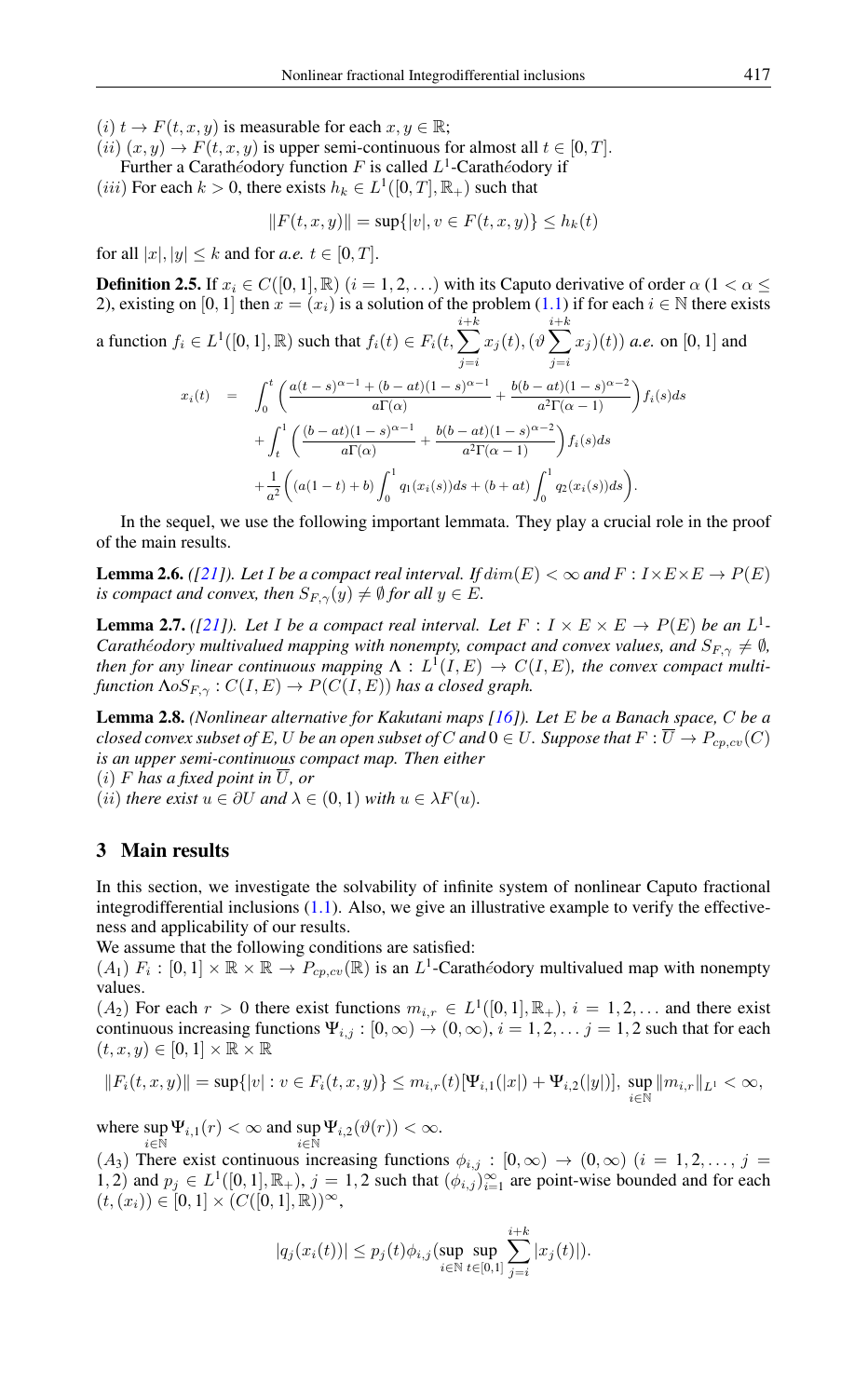#### $(A_4)$  There exists a positive real number M, such that

$$
\frac{M}{\Psi_{i,1}(\sup_{i\in\mathbb{N}}\sup_{t\in[0,1]}\sum_{j=i}^{i+k}|x_j(t)|)+\Psi_{i,2}(\zeta((x_i)))+\frac{a+b}{a^2}(\eta((x_i)))}>1,
$$

where 
$$
\zeta((x_i)) := |\vartheta \sup_{i \in \mathbb{N}} \sup_{t \in [0,1]} \sum_{j=i}^{i+k} x_j(t)| \left( \frac{a+2b}{a\Gamma(\alpha)} + \frac{2b^2}{a^2\Gamma(\alpha-1)} ||m_{i,r}||_{L^1} \right)
$$
 and  
\n
$$
\eta((x_i)) := \phi_{i,1}(\sup_{i \in \mathbb{N}} \sup_{t \in [0,1]} \sum_{j=i}^{i+k} |x_j(t)|) ||p_1||_{L^1} + \phi_{i,2}(\sup_{i \in \mathbb{N}} \sup_{t \in [0,1]} \sum_{j=i}^{i+k} |x_j(t)|) ||p_2||_{L^1}.
$$

<span id="page-4-0"></span>**Theorem 3.1.** *Suppose that the assumptions*  $(A_1)$ - $(A_4)$  *are satisfied. Then the infinite system of Caputo fractional integrodifferential inclusions with integral boundary conditions [\(1.1\)](#page-0-0) has at least one solution on* [0, 1].

*Proof.* By Lemma [2.6,](#page-3-0) for  $y = (y_i) \in (C([0, 1], \mathbb{R}))^{\infty}$   $S_{F_i, \gamma}(\sum)$  $i+k$  $j = i$  $y_j$ ) is nonempty. Let us trans-

form the problem into a fixed point problem. Consider the multivalued map  $\Theta$  :  $(C([0, 1], \mathbb{R}))^{\infty} \to$  $P((C([0,1], \mathbb{R}))^{\infty})$  defined as follows. For  $y = (y_i) \in (C([0,1], \mathbb{R}))^{\infty}$ ,  $\Theta(y)$  is the set of all  $(x_i) \in (C([0,1],\mathbb{R}))^{\infty}$  such that

$$
x_i(t) = \int_0^t \left( \frac{a(t-s)^{\alpha-1} + (b-at)(1-s)^{\alpha-1}}{a\Gamma(\alpha)} + \frac{b(b-at)(1-s)^{\alpha-2}}{a^2\Gamma(\alpha-1)} \right) g_i(s) ds
$$
  
+ 
$$
\int_t^1 \left( \frac{(b-at)(1-s)^{\alpha-1}}{a\Gamma(\alpha)} + \frac{b(b-at)(1-s)^{\alpha-2}}{a^2\Gamma(\alpha-1)} \right) g_i(s) ds
$$
  
+ 
$$
\frac{1}{a^2} \left( (a(1-t)+b) \int_0^1 q_1(y_i(s)) ds + (b+at) \int_0^1 q_2(y_i(s)) ds \right),
$$

where  $g_i \in S_{F_i,\gamma}(\sum)$  $i+k$  $j = i$  $y_j$ ). We show that  $\Theta$  satisfies the assumptions of Lemma [2.8.](#page-3-1) The proof will be given in several steps:

**Step 1**: For each  $y = (y_i) \in (C([0, 1], \mathbb{R}))^{\infty}$ ,  $\Theta(y)$  is convex. Let  $(h_\ell^i) \in \Theta(y)$  for  $\ell = 1, 2$ , then

$$
h_{\ell}^{i}(t) = \int_{0}^{t} \left( \frac{a(t-s)^{\alpha-1} + (b-at)(1-s)^{\alpha-1}}{a\Gamma(\alpha)} + \frac{b(b-at)(1-s)^{\alpha-2}}{a^{2}\Gamma(\alpha-1)} \right) g_{\ell}^{i}(s) ds + \int_{t}^{1} \left( \frac{(b-at)(1-s)^{\alpha-1}}{a\Gamma(\alpha)} + \frac{b(b-at)(1-s)^{\alpha-2}}{a^{2}\Gamma(\alpha-1)} \right) g_{\ell}^{i}(s) ds + \frac{1}{a^{2}} \left( (a(1-t)+b) \int_{0}^{1} q_{1}(y_{i}(s)) ds + (b+at) \int_{0}^{1} q_{2}(y_{i}(s)) ds \right),
$$

where  $g_{\ell}^{i} \in S_{F_{i},\gamma}(\sum)$  $i+k$  $j = i$  $y_j$ ), for  $\ell = 1, 2$  and  $i = 1, 2, \ldots$ . Let  $0 \le \beta \le 1$ . For all  $t \in [0, 1]$  we

have

$$
\beta h_1^i + (1 - \beta) h_2^i(t)
$$
\n
$$
= \int_0^t \left( \frac{a(t - s)^{\alpha - 1} + (b - at)(1 - s)^{\alpha - 1}}{a \Gamma(\alpha)} + \frac{b(b - at)(1 - s)^{\alpha - 2}}{a^2 \Gamma(\alpha - 1)} \right) (\beta g_1^i(s) + (1 - \beta) g_2^i(s)) ds
$$
\n
$$
+ \int_t^1 \left( \frac{(b - at)(1 - s)^{\alpha - 1}}{a \Gamma(\alpha)} + \frac{b(b - at)(1 - s)^{\alpha - 2}}{a^2 \Gamma(\alpha - 1)} \right) (\beta g_1^i(s) + (1 - \beta) g_2^i(s)) ds
$$
\n
$$
+ \frac{1}{a^2} \left( (a(1 - t) + b) \int_0^1 q_1(y_i(s)) ds + (b + at) \int_0^1 q_2(y_i(s)) ds \right).
$$
\n
$$
i + k
$$

The set  $S_{F_i,\gamma}(\sum)$  $j = i$  $y_j$ ) is convex because  $F_i$  is convex. Hence  $(\beta h_1^i + (1 - \beta)h_2^i) \in \Theta(y)$ .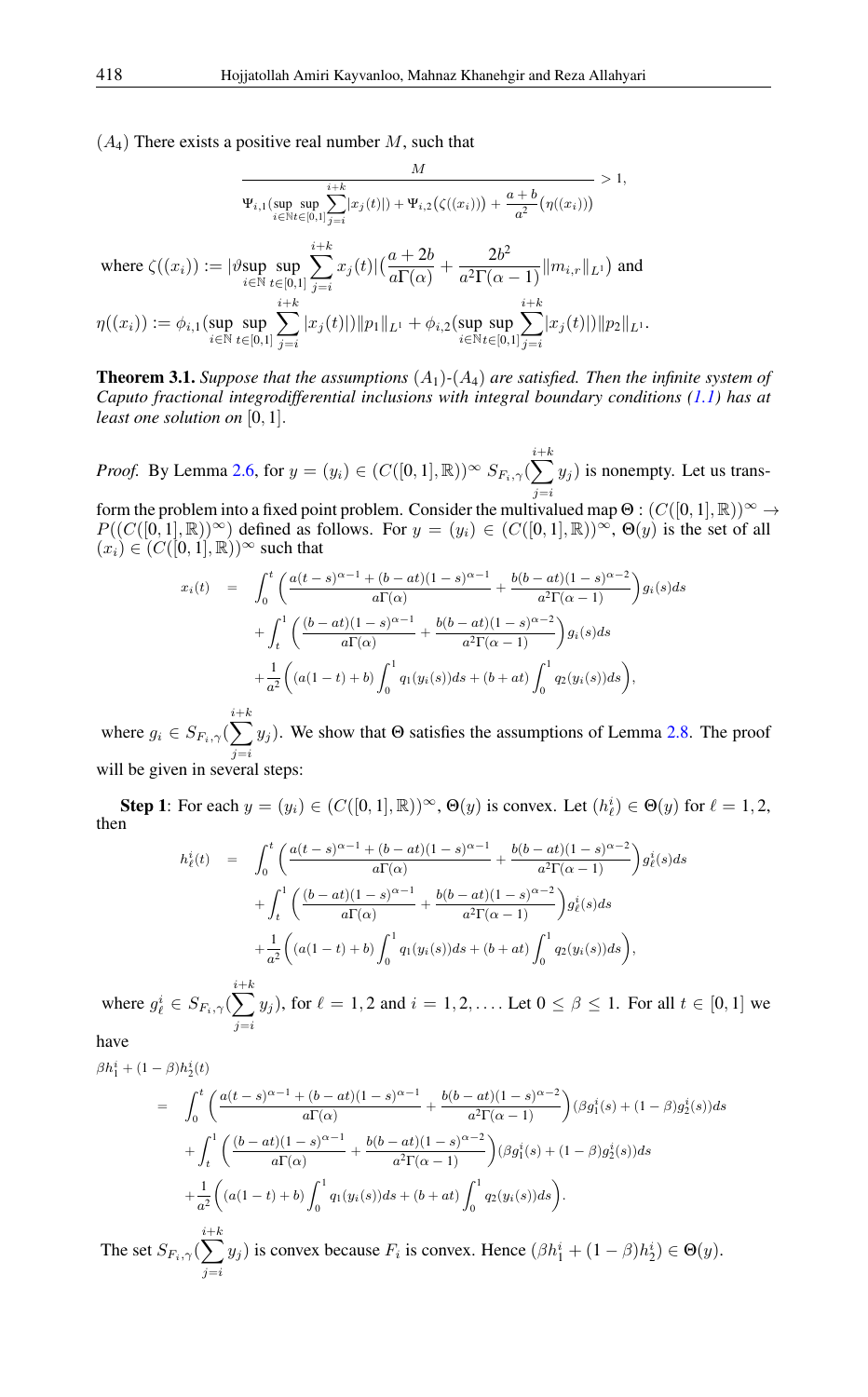**Step 2:** We show that  $\Theta$  maps bounded sets (balls) into bounded sets in  $(C([0, 1], \mathbb{R}))^{\infty}$ . For a positive number r, let  $B_r = \{y = (y_i) \in (C([0, 1], \mathbb{R}))^{\infty} : \sup_{i \in \mathbb{N}} \sup_{t \in [0, 1]}$  $t \in [0,1]$  $\sum$  $i+k$  $j = i$  $|y_j(t)| \leq r$ . Then,  $i+k$ 

for each  $h_r = (h_{i,r}) \in \Theta(y)$ ,  $y = (y_i) \in B_r$ , there exists a function  $g_i \in S_{F_i, \gamma}(\sum$  $j = i$  $y_j$ ) such that

$$
h_{i,r}(t) = \int_0^t \left( \frac{a(t-s)^{\alpha-1} + (b-at)(1-s)^{\alpha-1}}{a\Gamma(\alpha)} + \frac{b(b-at)(1-s)^{\alpha-2}}{a^2\Gamma(\alpha-1)} \right) g_i(s) ds + \int_t^1 \left( \frac{(b-at)(1-s)^{\alpha-1}}{a\Gamma(\alpha)} + \frac{b(b-at)(1-s)^{\alpha-2}}{a^2\Gamma(\alpha-1)} \right) g_i(s) ds + \frac{1}{a^2} \left( (a(1-t)+b) \int_0^1 q_1(y(s)) ds + (b+at) \int_0^1 q_2(y(s)) ds \right),
$$

where  $g_i \in S_{F_i, \gamma}(\sum)$  $i+k$  $j = i$  $y_j$ ). In view of  $(A_2)$  and  $(A_3)$  we obtain

$$
|h_{i,r}(t)| \leq \Psi_{i,1}(\sup_{i \in \mathbb{N}} \sup_{t \in [0,1]} \sum_{j=i}^{i+k} |y_j(t)|) + \Psi_{i,2}(|\vartheta(\sup_{i \in \mathbb{N}} \sup_{t \in [0,1]} \sum_{j=i}^{i+k} |y_j(t)|)) (\frac{a+2b}{a\Gamma(\alpha)} + \frac{2b^2}{a^2\Gamma(\alpha-1)} ||m_{i,r}||_{L^1})
$$
  
+ $\phi_{i,1}(\sup_{i \in \mathbb{N}} \sup_{t \in [0,1]} \sum_{j=i}^{i+k} |y_j(t)|) \frac{a+b}{a^2} ||p_1||_{L^1} + \phi_{i,2}(\sup_{i \in \mathbb{N}} \sup_{t \in [0,1]} \sum_{j=i}^{i+k} |y_j(t)|) \frac{a+b}{a^2} ||p_2||_{L^1}.$ 

Thus,

$$
\sup_{i \in \mathbb{N}} \sup_{t \in [0,1]} \sum_{j=i}^{i+k} |h_{j,r}(t)| \leq (\Psi_{i,1}(r) + \Psi_{i,2}(\vartheta(r))) \left( \frac{a+2b}{a\Gamma(\alpha)} + \frac{2b^2}{a^2\Gamma(\alpha-1)} ||m_{i,r}||_{L^1} \right) + \phi_{i,1}(r) \frac{a+b}{a^2} ||p_1||_{L^1} + \phi_{i,2}(r) \frac{a+b}{a^2} ||p_2||_{L^1}.
$$

**Step 3:** Θ sends bounded sets of  $(C([0, 1], \mathbb{R}))^{\infty}$  into equicontinuous sets. For this purpose, let  $t_1, t_2 \in [0, 1]$  be such that  $t_1 < t_2$  and  $y = (y_i) \in B_r$ , for each  $h = (h_i) \in \Theta(y)$  we can write  $|\pi_i h(t_2) - \pi_i h(t_1)|$ 

$$
\leq \quad (\Psi_{i,1}(\sup_{i\in\mathbb{N}}\sup_{t\in[0,1]}\sum_{j=i}^{i+k}|y_{j}(t)|)+\Psi_{i,2}(|\vartheta(\sup_{i\in\mathbb{N}}\sup_{t\in[0,1]}\sum_{j=i}^{i+k}|y_{j}(t)|)) \times \n\left|\int_{t_{1}}^{t_{2}}\left(\frac{a(t_{2}-s)^{\alpha-1}+(b-at_{2})(1-s)^{\alpha-1}}{a\Gamma(\alpha)}+\frac{b(b-at_{2})(1-s)^{\alpha-2}}{a^{2}\Gamma(\alpha-1)}\right)m_{i,r}(s)ds\right| \n+ (\Psi_{i,1}(\sup_{i\in\mathbb{N}}\sup_{t\in[0,1]}\sum_{j=i}^{i+k}|y_{j}(t)|)+\Psi_{i,2}(|\vartheta(\sup_{i\in\mathbb{N}}\sup_{t\in[0,1]}\sum_{j=i}^{i+k}|y_{j}(t)|)) \times \n\left|\int_{0}^{t_{1}}\left(\frac{a((t_{2}-s)^{\alpha-1}-(t_{1}-s)^{\alpha-1})+a(t_{1}-t_{2})(1-s)^{\alpha-1}}{a\Gamma(\alpha)}+\frac{ba(t_{1}-t_{2})(1-s)^{\alpha-2}}{a^{2}\Gamma(\alpha-1)}\right)m_{i,r}(s)ds\right| \n+ (\Psi_{i,1}(\sup_{i\in\mathbb{N}}\sup_{t\in[0,1]}\sum_{j=i}^{i+k}|y_{j}(t)|)+\Psi_{i,2}(|\vartheta(\sup_{i\in\mathbb{N}}\sup_{t\in[0,1]}\sum_{j=i}^{i+k}|y_{j}(t)|)) \times \n\left|\int_{t_{2}}^{1}\left(\frac{a(t_{1}-t_{2})(1-s)^{\alpha-1}}{a\Gamma(\alpha)}+\frac{ba(t_{1}-t_{2})(1-s)^{\alpha-2}}{a^{2}\Gamma(\alpha-1)}\right)m_{i,r}(s)ds\right| \n+ (\Psi_{i,1}(\sup_{i\in\mathbb{N}}\sup_{t\in[0,1]}\sum_{j=i}^{i+k}|y_{j}(t)|)+\Psi_{i,2}(|\vartheta(\sup_{i\in\mathbb{N}}\sup_{t\in[0,1]}\sum_{j=i}^{i+k}|y_{j}(t)|)) ) \times \n\left|\int_{t_{1}}^{t_{2}}\left(\frac{(b-at_{1})(1-s)^{\alpha-1}}{a\
$$

where  $g_i \in S_{F_i,\gamma}(\sum)$  $j = i$  $y_j$ ,  $y = (y_i) \in B_r$ . The right-hand side of the above inequality converges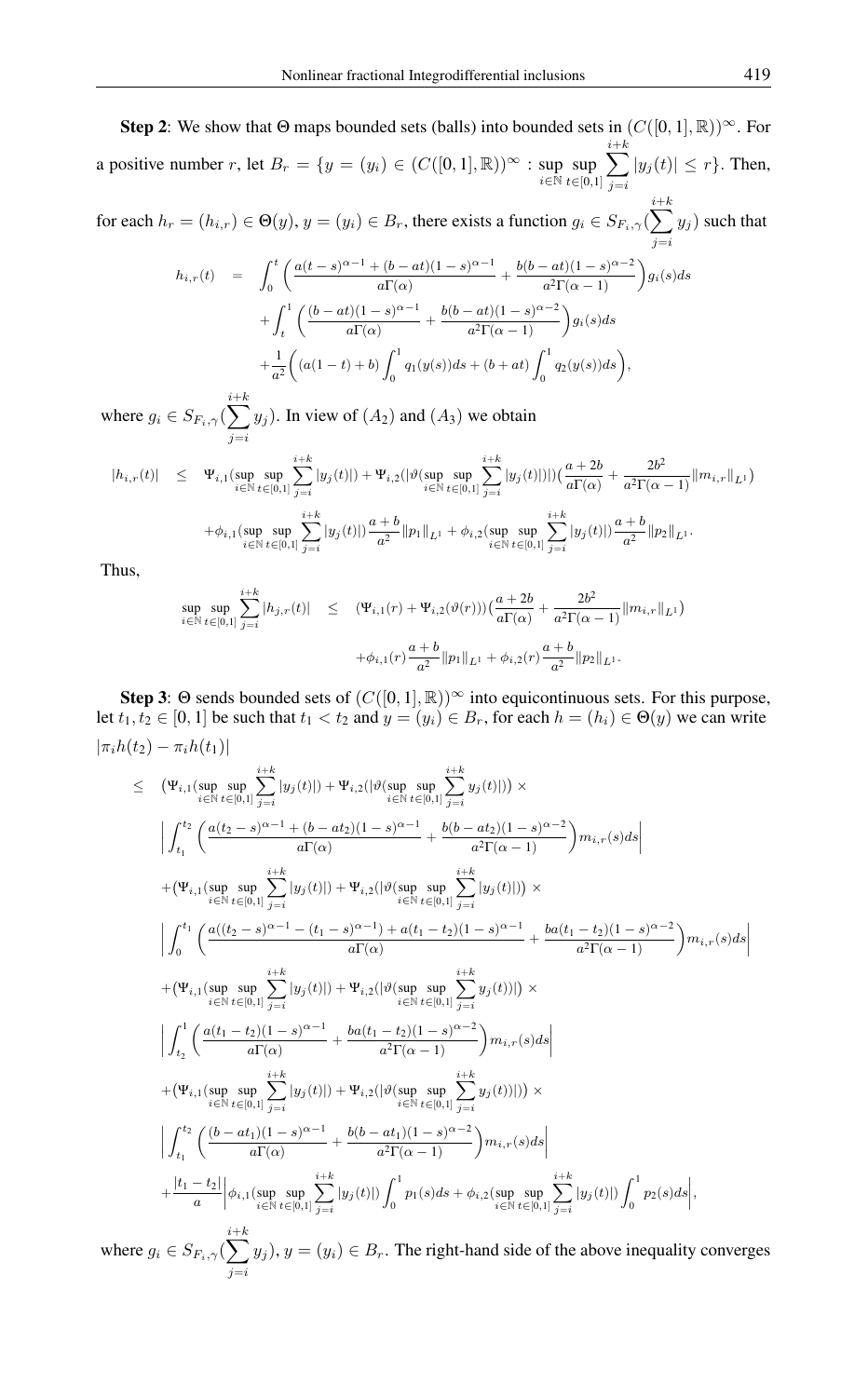to 0 as  $t_1 \rightarrow t_2$ . Now, by Steps (2), and (3) combined with the Arzelá-Ascoli Theorem, we conclude that Θ is completely continuous.

**Step 4:** We show that  $\Theta$  has a closed graph. Let  $(y_n) = (y_n^m)_{m=1}^{\infty}$  be a sequence in  $(C([0, 1], \mathbb{R}))^{\infty}$ converging to  $y = (y_i)$  and consider a sequence  $(h_n) = (h_n^m)_{m=1}^{\infty}$  such that  $(h_n^m)_{m=1}^{\infty} \in$  $\Theta((y_n^m)_{m=1}^{\infty})$  converges to  $h = (h^m)_{m=1}^{\infty}$ . We prove that  $h \in \Theta(y)$ . We have

$$
h_n(t) = (h_n^m(t))_{m=1}^{\infty} = \left( \int_0^t \left( \frac{a(t-s)^{\alpha-1} + (b-at)(1-s)^{\alpha-1}}{a\Gamma(\alpha)} + \frac{b(b-at)(1-s)^{\alpha-2}}{a^2\Gamma(\alpha-1)} \right) g_n^m(s) ds + \int_t^1 \left( \frac{(b-at)(1-s)^{\alpha-1}}{a\Gamma(\alpha)} + \frac{b(b-at)(1-s)^{\alpha-2}}{a^2\Gamma(\alpha-1)} \right) g_n^m(s) ds + \frac{1}{a^2} \left( (a(1-t)+b) \int_0^1 q_1(y_n^m(s)) ds + (b+at) \int_0^1 q_2(y_n^m(s)) ds \right) \Big)_{m=1}^{\infty},
$$
  

$$
m+k
$$

where  $g_n^m \in S_{F_m,\gamma}$  (  $\sum^{m+k}$ j=m  $y_m^j$ ).

Now, we define the continuous linear operator  $\Lambda : L^1([0,1], \mathbb{R}) \to C([0,1], \mathbb{R})$  by

$$
g \to \Lambda(g)(t) = \int_0^t \left( \frac{a(t-s)^{\alpha-1} + (b-at)(1-s)^{\alpha-1}}{a\Gamma(\alpha)} + \frac{b(b-at)(1-s)^{\alpha-2}}{a^2\Gamma(\alpha-1)} \right) g(s) ds
$$
  
+ 
$$
\int_t^1 \left( \frac{(b-at)(1-s)^{\alpha-1}}{a\Gamma(\alpha)} + \frac{b(b-at)(1-s)^{\alpha-2}}{a^2\Gamma(\alpha-1)} \right) g(s) ds
$$
  
+ 
$$
\frac{1}{a^2} \left( (a(1-t)+b) \int_0^1 q_1(y(s)) ds + (b+at) \int_0^1 q_2(y(s)) ds \right).
$$
  
m+k

We have  $h_n^m \in \Lambda \omega S_{F_m,\gamma}$  (  $\sum^{m+k}$ j=m  $y_m^j$ ). From Lemma [2.7,](#page-3-2)  $\Lambda oS_{F_m,\gamma}$  has a closed graph, then  $h_n^m \in$ 

 $\Lambda$ o $S_{F,\gamma}(y)$ . Thus, there exists  $g^m \in S_{F_m,\gamma}(x)$  $\sum^{m+k}$  $+k$  $j = m$  $y_m^j$ ) such that  $h^m(t) = \Lambda(g^m)(t)$  or equivalently  $(h^m)_{m=1}^{\infty} = (\Lambda(g^m))_{m=1}^{\infty} \in N(y) = N((y_m)_{m=1}^{\infty})$ . It implies that  $h = (h^m)_{m=1}^{\infty} \in \Theta(y)$ . Consequently, Θ is upper semi-continuous.

If there exists  $\lambda \in (0,1)$  such that  $x = (x_i) \in \lambda \Theta(y)$ , then there exists  $g_i \in L^1([0,1], \mathbb{R})$  with  $i+k$ 

$$
g_i \in S_{F_i, \gamma}(\sum_{j=i} y_j) \text{ such that for each } t \in [0, 1] \text{ we have}
$$
  

$$
x_i(t) = \lambda^{-1} \Big[ \int_0^t \left( \frac{a(t-s)^{\alpha-1} + (b-at)(1-s)^{\alpha-1}}{a\Gamma(\alpha)} + \frac{b(b-at)(1-s)^{\alpha-2}}{a^2\Gamma(\alpha-1)} \right) g_i(s) ds + \int_t^1 \left( \frac{(b-at)(1-s)^{\alpha-1}}{a\Gamma(\alpha)} + \frac{b(b-at)(1-s)^{\alpha-2}}{a^2\Gamma(\alpha-1)} \right) g_i(s) ds + \frac{1}{a^2} \left( (a(1-t)+b) \int_0^1 q_1(y_i(s)) ds + (b+at) \int_0^1 q_2(y_i(s)) ds \right) \Big].
$$

Taking into account condition  $(A_2)$ , and using the computations in the second step for each  $t \in [0, 1]$ , we obtain

$$
\sup_{i\in\mathbb{N}}\sup_{t\in[0,1]}\sum_{j=i}^{i+k}|x_j(t)|\quad \leq\quad \lambda^{-1}\bigg[\Psi_{i,1}(\sup_{i\in\mathbb{N}}\sup_{t\in[0,1]}\sum_{j=i}^{i+k}|y_j(t)|)+\Psi_{i,2}(\zeta((y_i)))+\frac{a+b}{a^2}\eta((y_i))\bigg].
$$

So, we deduce that

$$
\frac{\displaystyle\sup_{i\in\mathbb{N}}\sup_{t\in[0,1]}\sum_{j=i}^{i+k}|x_j(t)|}{\displaystyle\Psi_{i,1}(\displaystyle\sup_{i\in\mathbb{N}}\sup_{t\in[0,1]}\sum_{j=i}^{i+k}|y_j(t)|)+\Psi_{i,2}(\zeta((y_i)))+\frac{a+b}{a^2}\eta((y_i))}\leq 1
$$

In view of the condition  $(A_4)$ , there exists M such that sup sup  $\iota \in \mathbb{N}$   $\iota \in [0, 1]$  $t \in [0,1]$  $\sum$  $i+k$  $j = i$  $|x_j(t)| \neq M$ . Let us set

$$
U = \{x = (x_i) \in (C([0,1], \mathbb{R}))^{\infty} : \sup_{i \in \mathbb{N}} \sup_{t \in [0,1]} \sum_{j=i}^{i+k} |x_j(t)| < M+1\}.
$$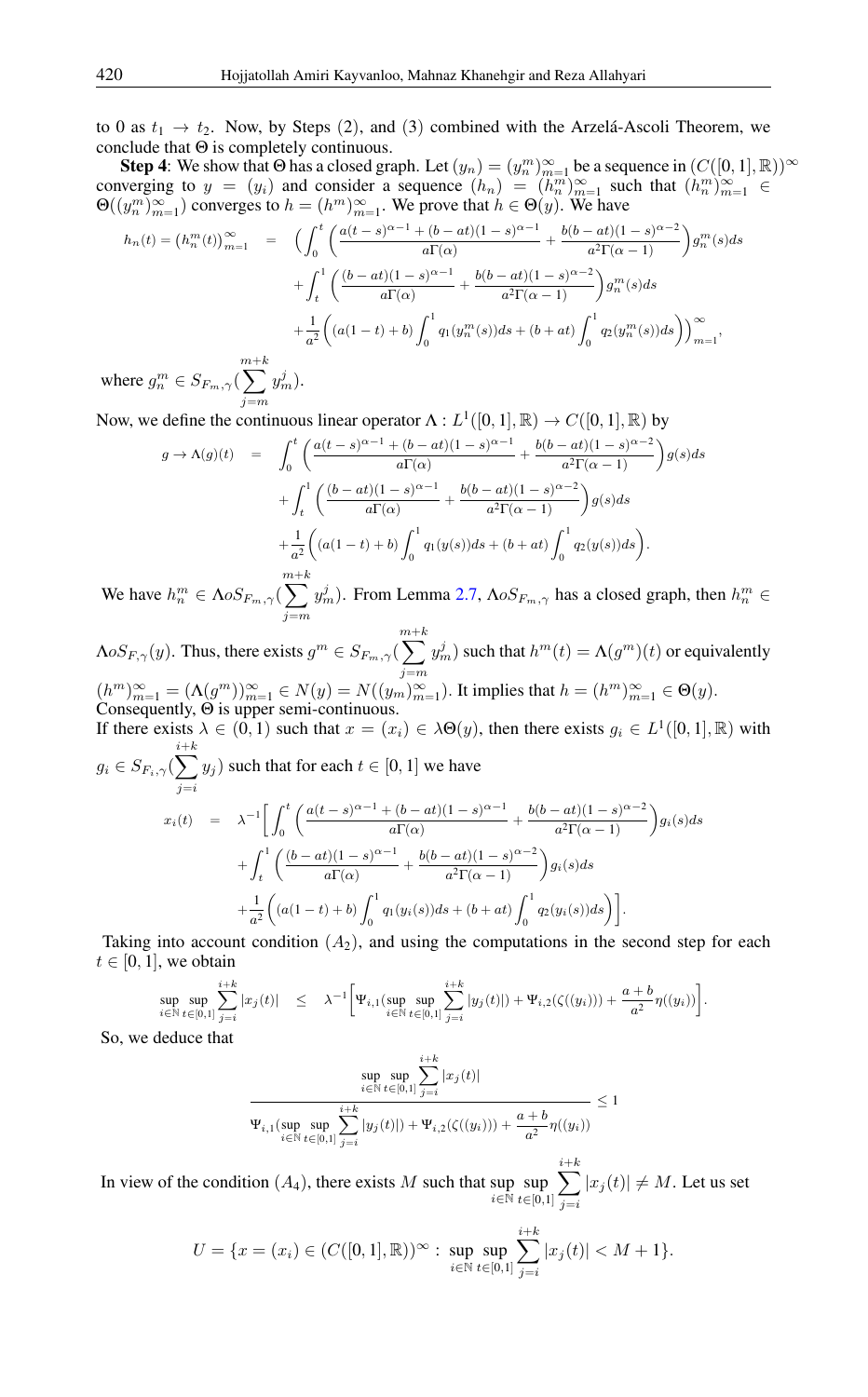From the choice of U, there is no  $x = (x_i) \in \partial U$  such that  $x = (x_i) \in \partial \Theta(y)$  for some  $\lambda \in (0,1)$ . Note that the operator  $\Psi : \overline{U} \to P((C([0,1], \mathbb{R}))^{\infty})$  is upper semi-continuous and completely continuous. Consequently, by the nonlinear alternative of Leray-Schauder type, we deduce that Θ has a fixed point  $x = (x_i) \in \overline{U}$ . That is a solution of the Caputo fractional differential inclusion [\(1.1\)](#page-0-0).

Further, we provide an example illustrating our considerations.

Example 3.2. Consider the Caputo fractional differential inclusion

<span id="page-7-0"></span>
$$
{}^{c}D^{\frac{3}{2}}x_{i}(t) \in [1, \frac{e^{-2t}}{\sqrt{7+t}}(|\sin(\sum_{j=i}^{i+k} x_{j}(t))| + |\cos((\vartheta \sum_{j=i}^{i+k} x_{j})(t))|) + \frac{2}{\sqrt{7}}], t \in [0, 1]
$$
\n(3.1)

with the integral boundary value conditions

$$
\frac{1}{2}x_i(0) + \frac{1}{4}x'_i(0) = \int_0^1 \frac{ds}{2(1+|x_i(s)|)^2}, \quad \frac{1}{2}x_i(1) + \frac{1}{4}x'_i(1) = \int_0^1 \frac{ds}{3(1+e^{2|x_i(s)|})},
$$

where  $x = (x_i) \in (C([0, 1], \mathbb{R}))^{\infty}$ , k is a natural number and  $\vartheta$  is defined by  $(\vartheta x)(t) =$  $\int_0^1 \frac{e^t + s}{3} x_i(s) ds.$ Put  $\alpha = \frac{3}{2}$ ,  $a = \frac{1}{2}$ ,  $b = \frac{1}{4}$ ,  $\gamma(t, s) = \frac{e^t + s}{3}$  and  $F_i : [0, 1] \times \mathbb{R} \times \mathbb{R} \to P(\mathbb{R})$  defined by

$$
F_i(t, \sum_{j=i}^{i+k} x_j(t), (\vartheta \sum_{j=i}^{i+k} x_j)(t)) = [1, \frac{e^{-2t}}{\sqrt{7+t}} (|\sin(\sum_{j=i}^{i+k} x_j(t))| + |\cos((\vartheta \sum_{j=i}^{i+k} x_j)(t))|) + \frac{2}{\sqrt{7}}]
$$

for each  $(x_i), (y_i) \in (C([0, 1], \mathbb{R}))^{\infty}$  and  $t \in [0, 1]$ . Note that,

$$
||F_i(t, \sum_{j=i}^{i+k} x_j(t), (\vartheta \sum_{j=i}^{i+k} x_j)(t))|| = \sup \{|v|, v \in F_i(t, \sum_{j=i}^{i+k} x_j(t), (\vartheta \sum_{j=i}^{i+k} x_j)(t))\} \le \frac{4}{\sqrt{7}},
$$

with  $m_{i,r}(t) = \frac{1}{\sqrt{2}}$  $\frac{1}{7}$   $(r > 0)$ , and  $\psi_{i,1}(s) = \psi_{i,2}(s) = 2$ . Here

$$
|q_1(x_i(t))| = |\frac{1}{2(1+|x_i(t)|)^2}| \le \frac{1}{2}, \ p_1(t) = \frac{1}{2}, \quad \phi_{i,1}(s) = 1,
$$
  

$$
|q_2(x_i(t))| = |\frac{1}{3(1+e^{2|x_i(t)|})}| \le \frac{1}{6}, \ p_2(t) = \frac{1}{2}, \quad \phi_{i,2}(s) = \frac{1}{3}.
$$

Take  $\zeta((x_i)) = |(\vartheta \sup_{i \in \mathbb{N}} \sup_{t \in [0,1]}$  $t \in [0,1]$  $\sum$  $i+k$  $j = i$  $x_j(t))\left|\left(\frac{a+2b}{a\Gamma(x)}\right)\right|$  $\frac{a+2b}{a\Gamma(\alpha)}+\frac{2b^2}{a^2\Gamma(\alpha)}$  $\frac{20}{a^2 \Gamma(\alpha-1)}$   $\|m_{i,r}\|_{L^1}$ ) and  $i+k$  $i+k$ 

 $\eta((x_i)) = \phi_{i,1}(\sup_{i \in \mathbb{N}} \sup_{t \in [0,1]}$  $t \in [0,1]$  $\sum$  $j = i$  $||x_j(t)|| ||p_1||_{L^1} + \phi_{i,2}(\sup_{i \in \mathbb{N}} \sup_{t \in [0,1]}$  $t \in [0,1]$  $\sum$  $j = i$  $||x_j(t)|| ||p_2||_{L^1}$ . In view of the

condition

$$
\frac{M}{\Psi_{i,1}(\sup_{i\in\mathbb{N}}\sup_{t\in[0,1]}\sum_{j=i}^{i+k}|x_j(t)|)+\Psi_{i,2}(\zeta((x_i)))+\frac{a+b}{a^2}(\eta((x_i)))}>1,
$$

we find that  $M \geq 12$ . Thus, all the conditions of Theorem [3.1](#page-4-0) are satisfied. So, the infinite system of nonlinear fractional integrodifferential inclusion [\(3.1\)](#page-7-0) has at least one solution.

# 4 Conclusion

We believe, up to now, the authors have not investigated the solvability of fractional differential inclusions with integral boundary conditions for the case of the infinite systems in the multivalued case (inclusions). For further works, we suggest that the numerical methods can be applied for finding approximate solutions and error diagrams for infinite systems of fractional differential inclusions.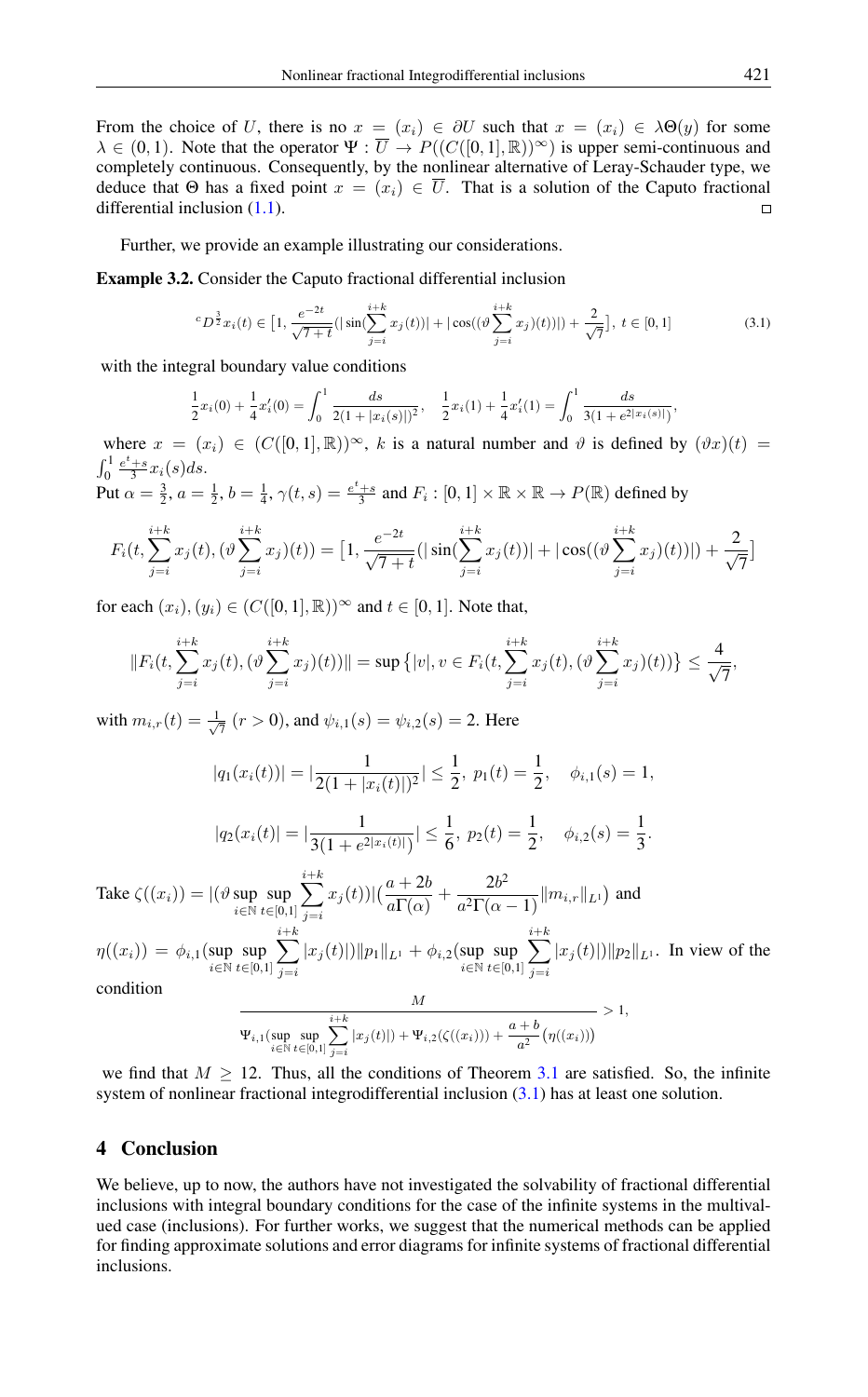## <span id="page-8-0"></span>References

- <span id="page-8-23"></span>[1] B. Ahmad and J.J. Nieto, *Existence results for nonlinear boundary value problems of fractional integrodifferential equations with integral boundary conditions*, Boundary Value Problems 2009, Article ID 708576, 11 pages.
- <span id="page-8-25"></span>[2] M. Aitalioubrahim and S. Sajid, *Higher-order bundary value problems for Carathéodory differential inclusions*, Miskolc Math. Notes, 9 (2008), 7-15.
- <span id="page-8-6"></span>[3] H. Amiri Kayvanloo, M. Khanehgir and R. Allahyari, *A family of measures of noncompactness in the* Hölder space  $C^{n,\gamma}(\mathbb{R}_+)$  and its application to some fractional differential equations and numerical meth*ods*, Journal of Computational and Applied Mathematics, 363, (2020) 256-272.
- <span id="page-8-10"></span>[4] J. Andres and L. Gorniewicz, *Topological Fixed Point Principles for Boundary Value Problems*, Kluwer, Dordrecht, 2003.
- <span id="page-8-24"></span>[5] V. Berinde and M. Pacurar, *The role of the Pompeiu-Hausdorff metric in fixed point theory*, Creat. Math. Inform. 22(2) (2013), 35-42.
- <span id="page-8-3"></span>[6] R. Caponetto, G. Dongola, L. Fortuna and I. Petras, *Fractional Order Systems*, Modeling and Control Applications. World Scientifc, River Edge, NJ, 2010.
- <span id="page-8-16"></span>[7] A. Das, B. Hazarika, R. Arab, P. Ravi, R.P. Agarwal, and H.K. Nashine, *Solvability of infinite systems of fractional differential equations in the space of tempered sequences*, Filomat 33(17)(2019), 5519-5530.
- <span id="page-8-17"></span>[8] A. Das, B. Hazarkia and M. Mursaleen, *Application of measure of noncompactness for solvability of the infinite system of integral equations in two variables in*  $l_p$   $(1 < p < \infty)$ , Revista de la Real Academia de Ciencias Exactas, Flsicas y Naturales. Serie A. Matematicas, 113 (1)(2019), 31–40.
- <span id="page-8-18"></span>[9] A. Das, B. Hazarika, S.K. Panda and V. Vijayakumar, *An existence results of an infinite system of implicit fractional integral equations via generalized Darbo's fixed point theorem*, Computational and Applied Mathematics, 40(4), 143 (2021) 1–17.
- <span id="page-8-22"></span>[10] K. Deimling, *Multivalued differential equations*, Walter de Gruyter, Berlin-New York, 1992.
- <span id="page-8-12"></span>[11] B.C. Dhage, *Condensing mappings and applications to existence theorems for common solution of differential equations*, Bull. Korean Math. Soc. 36(3) (1999), 565–578.
- <span id="page-8-13"></span>[12] BC. Dhage, *A fixed point theorem for multi-valued mappings in ordered Banach spaces with applications I*, Nonlinear Anal. Forum, 10(1) (2005), 105–126.
- <span id="page-8-14"></span>[13] B.C. Dhage, *A fixed point theorem for multi-valued mappings in ordered Banach spaces with applications II*, Panam. Math. J. 15(3) (2005), 15–34.
- <span id="page-8-1"></span>[14] K. Diethelm, *The Analysis of Fractional Differential Equations*, Springer-Verlag, Berlin Heidelberg, 2010.
- <span id="page-8-11"></span>[15] L. Gorniewicz, *Topological Fixed Point Theory of Multi-valued Mappings*, Mathematics and Its Applications 495, Kluwer Academic Publishers Dordrecht, 1999.
- <span id="page-8-27"></span>[16] A. Granas and J. Dugundji, *Fixed Point Theory*, Springer, New York 2005.
- <span id="page-8-19"></span>[17] B. Hazarika, R. Arab and M. Mursaleen, *Application measure of noncompactness and operator type contraction for solvability of system of differential equations in*  $l_p$ -space, Filomat, 33 (7)(2019), 2181– 2189.
- <span id="page-8-9"></span>[18] C.J. Himmelberg, *Fixed points for compact multifunctions*, J. Math. Anal. Appl. 38 (1972), 205-–207.
- <span id="page-8-2"></span>[19] A.A. Kilbas, H.M. Srivastava and J.J. Trujillo, *Theory and Applications of Fractional Differential Equations*, Elsevier, New York, 2006.
- <span id="page-8-15"></span>[20] M. Khanehgir, R. Allahyari, M. Mursaleen and H. Amiri Kayvanloo, *On infinite system of Caputo fractional differential inclusions with boundary conditions for convex-compact multivalued mappings*, Alexandria Engineering Journal, 59(5) (2020), 3233-3238.
- <span id="page-8-26"></span>[21] A. Lasota, and Z. Opial, *An application of the Kakutani Ky-Fan theorem in the theory of ordinary differ-*Alexandria Engineering Journal, 59(5) (2020), 3233-3238.<br>*A. Lasota, and Z. Opial, An application of the Kakutani Ky-Fan theorem in the theory of ordinantial equations, Bull. Acad. Polon. Sci. S´er. Sci. Math. Astronom. Ph*
- <span id="page-8-4"></span>[22] R. Metzler, W. Schick, H.G. Kilian and T.F. Nonnenmacher, *Relaxation in filled polymers: a fractional calculus approach*, J. Chem. Phys. 103 (1995), 7180–7186.
- <span id="page-8-7"></span>[23] K.B. Oldham and J. Spanier, *The Fractional Calculus*, Academic Press, New York, 1974, renewed 2006.
- <span id="page-8-20"></span>[24] D. O'Regan, *Measures of noncompactness, Darbo maps and differential equations in abstract spaces*, Acta Math. Hung. 63 (1995), 233—261.
- <span id="page-8-21"></span>[25] D. O'Regan and M. Meehan, *Existence theory for nonlinear integral and integrodifferential equations, in Mathematics and its Applications*, Kluwer Academic, Dordrecht, 1998.
- <span id="page-8-8"></span>[26] I. Podlubny, *Fractional Differential Equations, Math in Science and Engineering*, Academic Press, San Diego, 1999.
- <span id="page-8-5"></span>[27] I. Podlubny, L. Dorcak and J. Misanek, *Application of fractional-order derivatives to calculation of heat load intensity change in blast furnace walls*, Trans. Tech. Univ. Kosice 5 (1995), 137–144.